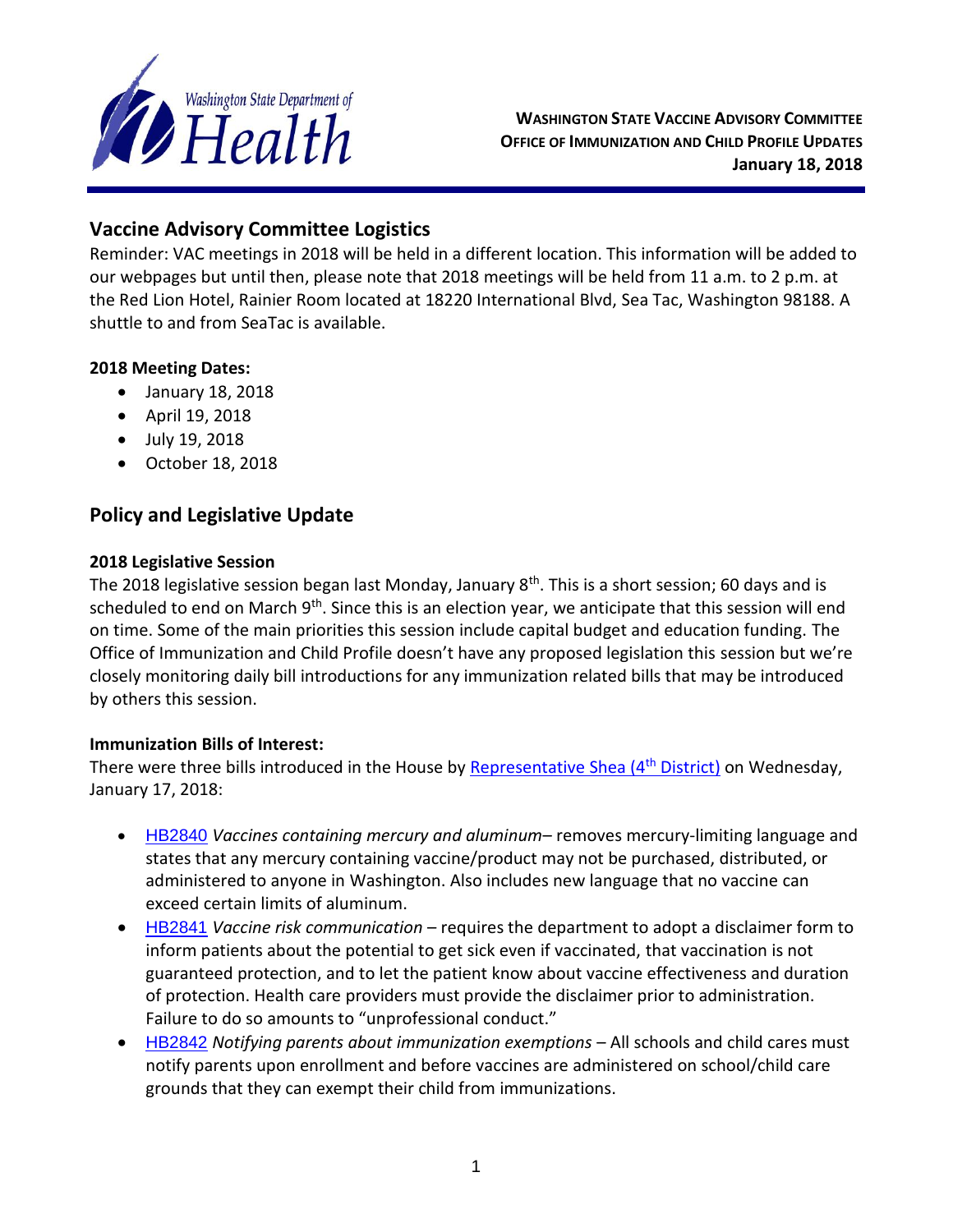### **Immunization Criteria Review**

The State Board of Health (Board) and the Department of Health (DOH) convened technical advisory group (TAG) on July 11, 2017 to review the nine criteria used to determine which antigens children in Washington must be immunized against for school and child care entry. The final TAG recommended changes to the criteria, along with a summary of public comments, were presented at the Board meeting held last Wednesday, November 8, 2017. For clarification, the immunization criteria document is not a rule, piece of legislation, or other policy. The criteria are used to help guide the internal administrative process that the Board uses to determine if it will open the rule to consider adding or removing an antigen that children must be protected against for child care or school entry.

Great News! The Board approved the recommendations that came out of the July TAG meeting and some of the changes that were proposed through the public comment process after the TAG. The Board received 25 comments from seven individuals and one organization following the TAG meeting in July. The final document will be shared with all interested parties and posted to the Board's website.

The approved changes included:

- Adding language that indicates immunization requirements are justifiable when without them "the state's obligation to protect the public's health and safety would be compromised."
- Adding language that indicates "adding or removing antigens from the rule are based on the best scientific evidence available at the time with an understanding that the science will continue to evolve."
- Clarification and standardization of the process for applying the criteria to indicate that
	- o Board Sponsor is responsible for ensuring that the TAG uses the framework and criteria.
	- o TAG members will only vote on if the antigen should be added (or removed) from the rule and provide comments to the Board to justify their vote.
- Adding language around vaccine effectiveness criterion that Washington specific data should be sought and reviewed when possible.
- Adding language to the explanation section around vaccine effectiveness to consult with an economist (as resources allow).
- Modifying the language around the cost effectiveness criterion so that it addresses costeffectiveness for that specific vaccine rather than comparing its cost-effectiveness to other vaccines included in the WAC.
- Adding language to the criterion related to transmission to create an emphasis on (but not limiting to) diseases transmitted in a school or child care setting or activity, specifying that "activity" refers to school or child care extracurricular activities, including but not limited to, field trips, sports events, or other activities held on or off campus.
- Adding language that, at the Board sponsor's discretion, community members with diverse perspectives on immunizations can be included in the TAG.
- Removing language that two public commenters felt was offensive and minimized public concern about vaccine safety, such as the use of the terms "myths and misinformation."
- Specifying that the TAG can also use "other reliable sources" as it evaluates vaccine safety (other than the Vaccine Adverse Event Reporting System and the Vaccine Safety Datalink project).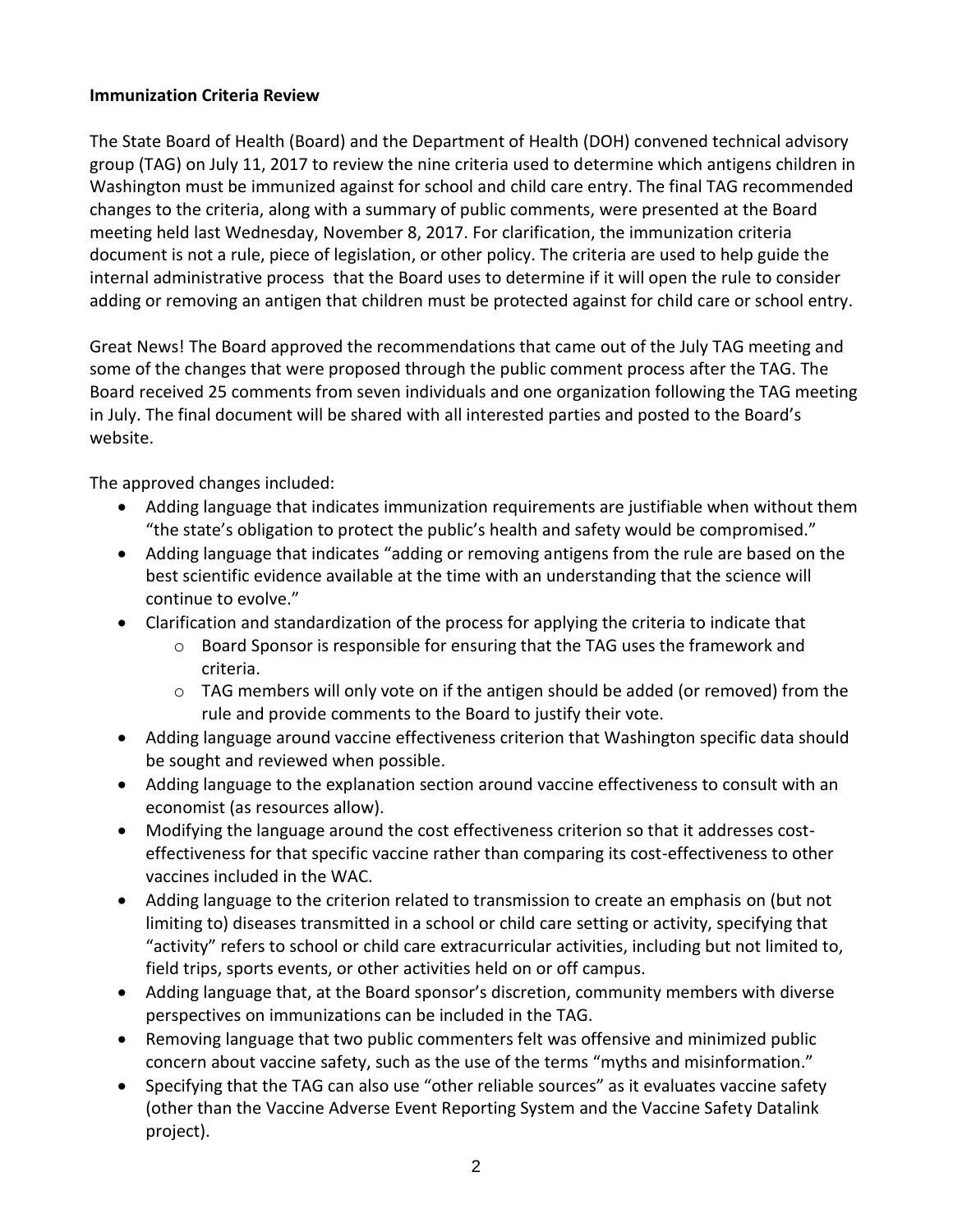### **Certificate of Exemption Review**

The department is currently gathering feedback on the revised school and child care [Certificate of](https://www.doh.wa.gov/Portals/1/Documents/Pubs/348-106_CertificateofExemption.pdf)  [Exemption](https://www.doh.wa.gov/Portals/1/Documents/Pubs/348-106_CertificateofExemption.pdf) (COE) form. It was last reviewed in 2015 in an effort to add clarity to the form in order to avoid mistaken authorization of medical exemptions. The draft COEs were sent out to VAC members for review and input via the listserv. The final day for feedback was January  $17<sup>th</sup>$ . OICP staff will incorporate the feedback and share the final form with it is completed We would like to finalize the COE soon in time for 2018 kindergarten registration.

## **Clinical and Quality Assurance**

## **New Article in Pediatrics: Exemptions from Mandatory Immunization after Legally Mandated Parental Counseling**

In 2011, our state implemented a bill requiring counseling and a signed form from a licensed health care provider to get an exemption from school and child care immunization requirements. This research article uses Washington's school data to show that our change in our requirements for claiming exemptions did show a decrease in not only overall school exemptions but also lowered clustering of exemptions thus decreasing the risks for kindergarten students. [Link to Pediatrics article.](http://pediatrics.aappublications.org/content/early/2017/12/15/peds.2017-2364) **Vaccine Supply and Distribution**

#### **Thermometer Requirements for 2018**

As of the beginning of 2018, **ALL** providers enrolled in the Childhood Vaccine Program must use a digital data logger with continuous monitoring and recording capabilities or a temperature monitoring system. Allowed thermometers must have a probe in solution and a valid certificate of calibration. Providers that do not have appropriate thermometers have been contacted and ordering permissions have been suspended until their thermometers are found to be in compliance.

#### **Immunizations at the Seattle-King County Free Health Clinic**

October 26-29 was the fourth annua[l Seattle-King County Clinic,](http://seattlecenter.org/skcclinic/) which provides free healthcare services to vulnerable populations in the region. This marks the third year Office of Immunization and Child Profile (OICP) staff attended to capture immunization records. OICP staff recorded 1,443 immunizations for 812 patients. There were four different vaccines offered this year: Flu, Tdap, MMR, and the Hep A-B combo vaccine. Along with recording immunizations, OICP staff also screened patients' immunization records to avoid any unnecessary vaccinations. Over 4,300 people were served at the event and the amount of direct service care received totaled over \$3.7 million dollars.

## **Health Promotion and Communication**

#### **1918 Pandemic Flu Commemoration Activities**

The CDC is putting together a webpage with resources for partners to use to commemorate the 1918 Spanish Flu pandemic. It is planned to be available later this month for agencies and partners to plan coordinated activities. DOH plans to participate and will be included in next flu season's activities as well.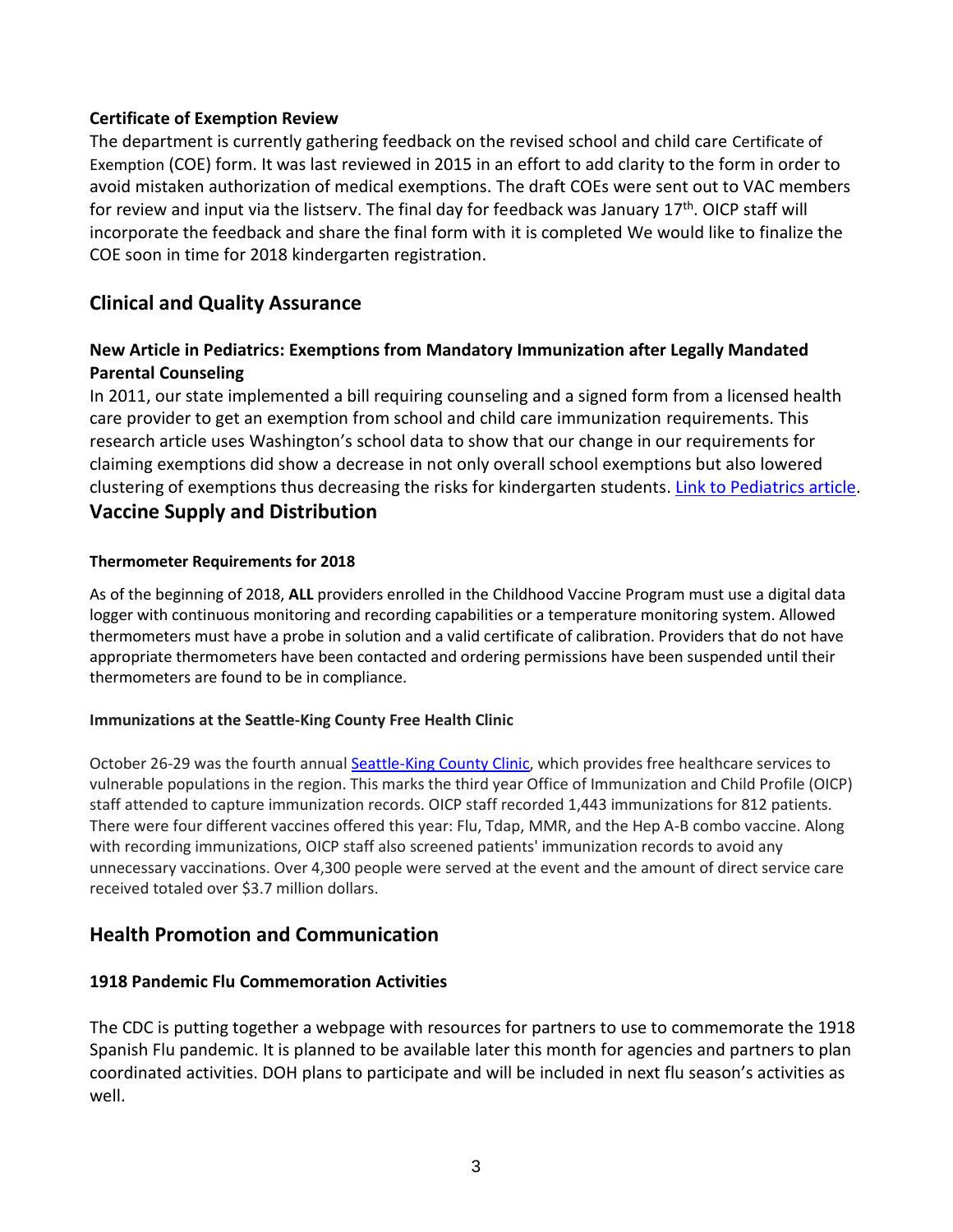This resource website will contain communications tools, master key points, and infographics. They'll also be producing a digital timeline that can be linked to.

The main communication objectives they identified as reasons to commemorate the pandemic are:

- Underscore the continued threat of flu
- Highlight public health achievements
- Identify pandemic flu preparedness gaps
- Continue to promote flu vaccination

A specific email address was created to provide input and feedback, and partners are encouraged to share planned activities to CDC at [1918flu@cdc.gov.](mailto:1918flu@cdc.gov)

## **Flu Provider/Patient Resources**

DOH has new and updated resources available to assist with flu vaccination efforts for the 2017-18 season, including a new flowchart/discussion guide to assist providers who face vaccine-hesitant parents. Public and provider educational tools and publications are readily available through DOH's Health Education and Resource Exchange [\(H.E.R.E.\)](https://here.doh.wa.gov/) Website and can be searched by subject, audience, language, publication number and title. Notable inclusions for flu vaccine promotion efforts include:

- [Flu Vaccine Hesitancy: Providers Lead the Discussion](https://here.doh.wa.gov/Materials/Details/udt_31191_param_id/20791) (Flowchart/Discussion Guide)
- Knock Out Flu at Work [Promoting Flu Vaccination in the Workplace](https://here.doh.wa.gov/Materials/Details/udt_31191_param_id/20789) (Toolkit)
- Knock Out Flu With One Shot 11x17 poster [\(English poster\)](https://here.doh.wa.gov/Portals/14/Materials/348-584-KnockOutFluPos-en-L.pdf) [\(Spanish poster\)](https://here.doh.wa.gov/Portals/14/Materials/348-584-KnockOutFluPos-es-L.pdf)
- Knock Out Flu With One Shot 2018 Calendar [\(English language\)](https://here.doh.wa.gov/Portals/14/Materials/348-583-KnockOutFluCal-en-L.pdf) [\(Spanish language\)](https://here.doh.wa.gov/Portals/14/Materials/348-583-KnockOutFluCal-es-L.pdf)
- Protect You Family From the Flu [\(English brochure\)](https://here.doh.wa.gov/Portals/14/Materials/348-093-FluBro-en-L.pdf) [\(Spanish brochure\)](https://here.doh.wa.gov/Portals/14/Materials/348-093-FluBro-es-L.pdf)
- [Flu: Information for Parents and Caregivers of Children with Special Health Care Needs](https://here.doh.wa.gov/Portals/14/Materials/970-137-FluSpecial-en-L.pdf) (Flyer)
- Pregnant This Flu Season? 11x17 poster (*English poster*) [\(Spanish poster\)](https://here.doh.wa.gov/Portals/14/Materials/348-101-PregFlu-es-L.pdf)

Please contact [barry.iverson@doh.wa.gov](mailto:barry.iverson@doh.wa.gov) if you need any assistance locating additional resources.

## **The 2018 Immunize WA Provider Recognition Program is underway!**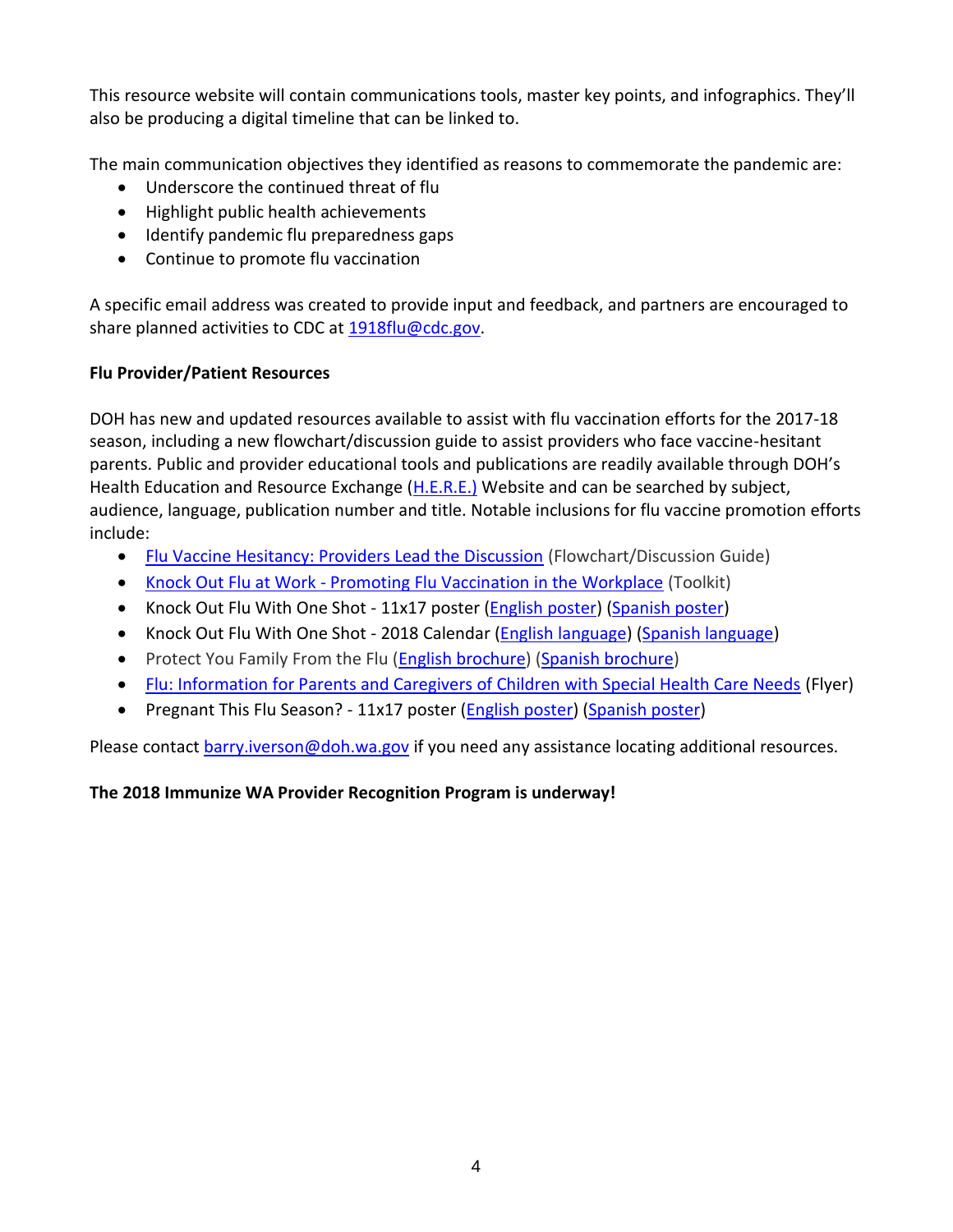

The Health Plan Partnership is sponsoring the 2018 Immunize WA Provider Recognition Program. Clinics are encouraged to nominate themselves for recognition between now and February 17th.

All nominees who have achieved immunization rates of 70% or higher qualify for an award. Your clinic will be awarded in April during National Infant Immunization Week in recognition of your commitment to ensuring patients are up-to-date on their immunizations!

## **To submit a nomination, clinics will need to**:

- Run an IIS Coverage Rate Report for their child and/or adolescent patients, directions can be found [here.](http://www.doh.wa.gov/Portals/1/Documents/Pubs/348-445-ImmunizationFlyerUpdated.pdf)
- [Complete the 2018 online nomination form](https://www.surveymonkey.com/r/ImmunizeWA2018)

Click [HERE for a list of 2017 Immunize WA Awardees.](https://www.doh.wa.gov/Portals/1/Documents/Pubs/348-507-ImmunizeWA-ProviderRecognitionProgramAwardeeList2017.pdf) Were YOU on that list?

This Partnership developed the Immunize WA initiative with three goals in mind:

- 1. Provide consistent messages to clinics on how to improve their immunization practices and why it's important to achieve high immunization coverage rates.
- 2. Establish a program to recognize clinics for achieving immunization rates of 70% or higher. oGold Level: 80% or higher

o Silver Level: 70-79%

- oBronze Level: 70 or higher adolescent series for 1:1:1 (*one dose of Tdap, meningococcal, HPV*)
- 3. Enhance data sharing between health plans and the Washington State Immunization Information System (IIS).

Help spread the word about the recognition program and encourage clinics to submit nominations before the **February 17th deadline**.

For more information on this program, our partners, and other tools to improve immunization rates, visit our website at: [www.doh.wa.gov/ImmunizeWA](http://www.doh.wa.gov/ImmunizeWA) or send your question to our email at [immunizewa@doh.wa.gov.](mailto:immunizewa@doh.wa.gov)